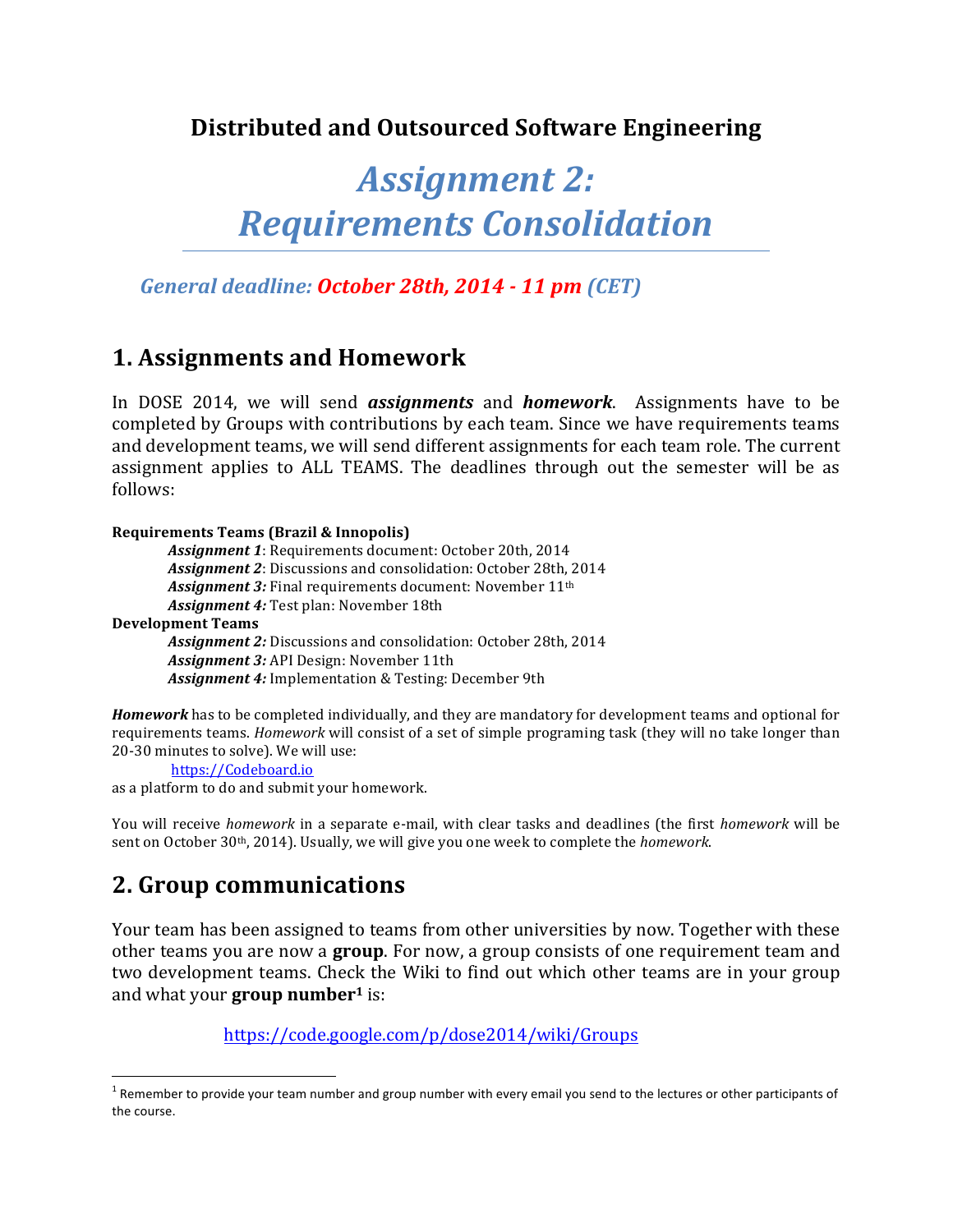The Wiki contains the contact information of all your group members. Furthermore, your group has a group-wide email-list that contains all group members. You can write to that  $\overrightarrow{a}$  list by using the following recipient:

se-dose-groupN@lists.inf.ethz.ch (with N in 1 ... 8)

To start working with your group, the teams and individual students should introduce each other. We recommend that you schedule a video-conference where every group member participates.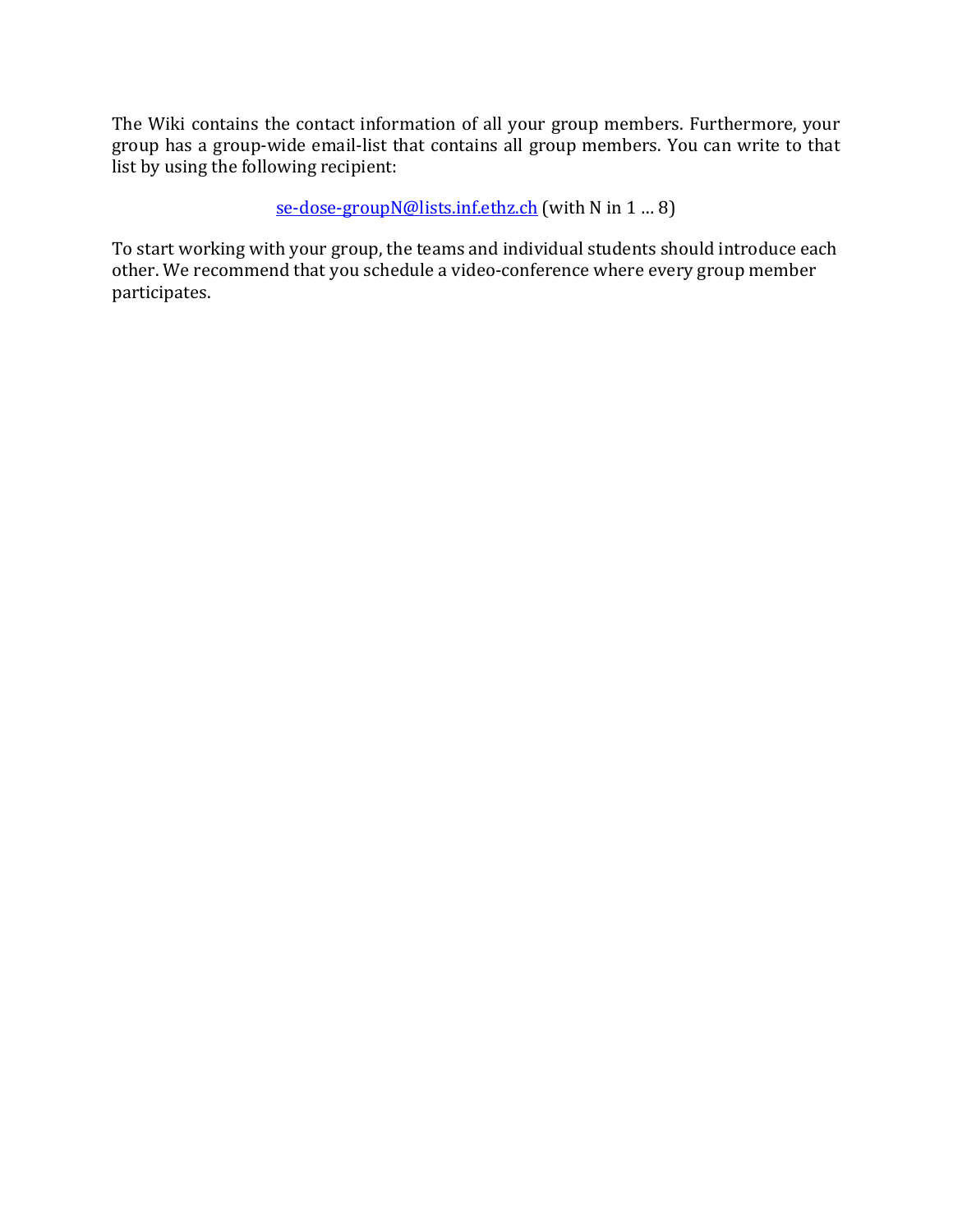## **3. Requirements Consolidation**

The student teams from the universities in Brazil and Russia have prepared requirements documents (SRS) for a web-based project management system to support distributed software development. Developer teams have been associated to one of theses requirements teams. In this task, your development teams must work together with the requirements team to consolidate the requirements.

The main goal of this assignment is to agree on the requirements that will be implemented, i.e. to negotiate the requirements to be included and excluded. The requirements team will then have 2 more weeks to finalize the documents (while the development teams work on the API design).

### **Task: Review (to be done individually by each student)**

Each member in your group (excluding the requirements teams) has to review the SRS document, as it is currently available in the repository. During this review, you have to assess the quality of the document, and fill-in an online questionnaire about it. Take a look to the on-line questionnaire before starting the review. This will help you becoming familiar with the main criteria that you should evaluate:

#### **http://tinyurl.com/requirements-dose2014**

### **Deadline:** all students must fill in the questionnaire by *October 28th, 2014 - 11 pm (CET)*

You can find the current SRS documents in the repository (/trunk/requirements)

#### **Task: Consolidation (to be done by the whole group)**

The goal of the consolidation phase is to agree on the requirements to be implemented. Some requirements might be missing, and your group would need to add them. Some requirements might be impossible to implement and your group has to discuss those and probably reject them. Some requirements might need improvement or clarification. All modifications, additions and removals of requirements need to be discussed and agreed upon with the requirements team.

At the end of the consolidation phase, the group has to agree on the requirements of the system. The requirements team will have 2 extra weeks to finalize the documents, but the scope should be well defined.

Please, keep track of the following information: